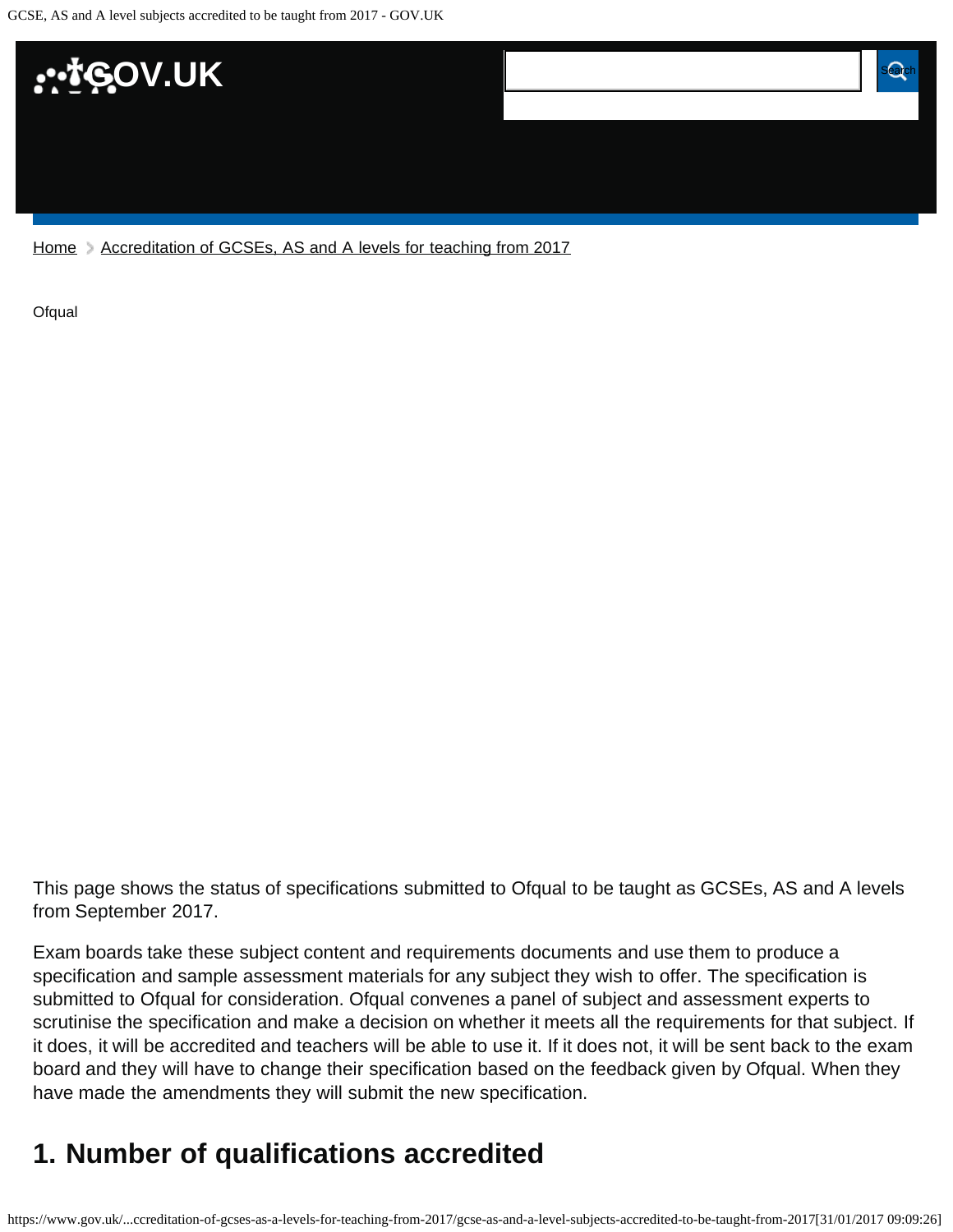15 of 26 GCSE subjects have at least 1 specification accredited. 12 of 26 subjects have all specifications accredited.

14 of 20 AS and A level subjects have at least 1 specification accredited. 10 of 20 subjects have all specifications accredited.

## <span id="page-1-0"></span>**2. Number of specifications accredited**

## **2.1 For teaching from 2017**

26 of 44 GCSE specifications have been accredited.

36 of 73 AS and A level specifications have been accredited.

### **2.2 For teaching from 2016**

In 2016 we [accredited 147 GCSE, AS and A level specifications.](https://www.gov.uk/government/publications/accreditation-of-gcses-as-a-levels-for-teaching-from-2016)

## **2.3 For teaching from 2015**

In 2015 we [accredited 122 GCSE, AS and A level specifications.](https://www.gov.uk/government/publications/new-gcses-as-and-a-levels-accredited-to-be-taught-from-2015)

## <span id="page-1-1"></span>**3. The accreditation process**

We have produced a [diagram of the accreditation process.](https://www.gov.uk/government/publications/your-qualification-our-regulation-gcse-as-and-a-level-reforms#attachment_1634078)

# <span id="page-1-2"></span>**4. Key information**

| <b>Entry</b>             | <b>Meaning</b>                                                                                                                                |
|--------------------------|-----------------------------------------------------------------------------------------------------------------------------------------------|
|                          | Specification accredited                                                                                                                      |
|                          | Exam board is not submitting a specification for this subject                                                                                 |
| 'submission due'         | The date the exam board is aiming to submit for accreditation                                                                                 |
| 'awaiting<br>submission' | We are awaiting a submission from the exam board but they have not indicated when we will receive it or the date they<br>indicated has passed |
| 'submission<br>received' | We have received a specification from the exam board and it is awaiting an accreditation decision                                             |

# <span id="page-1-3"></span>**5. GCSEs**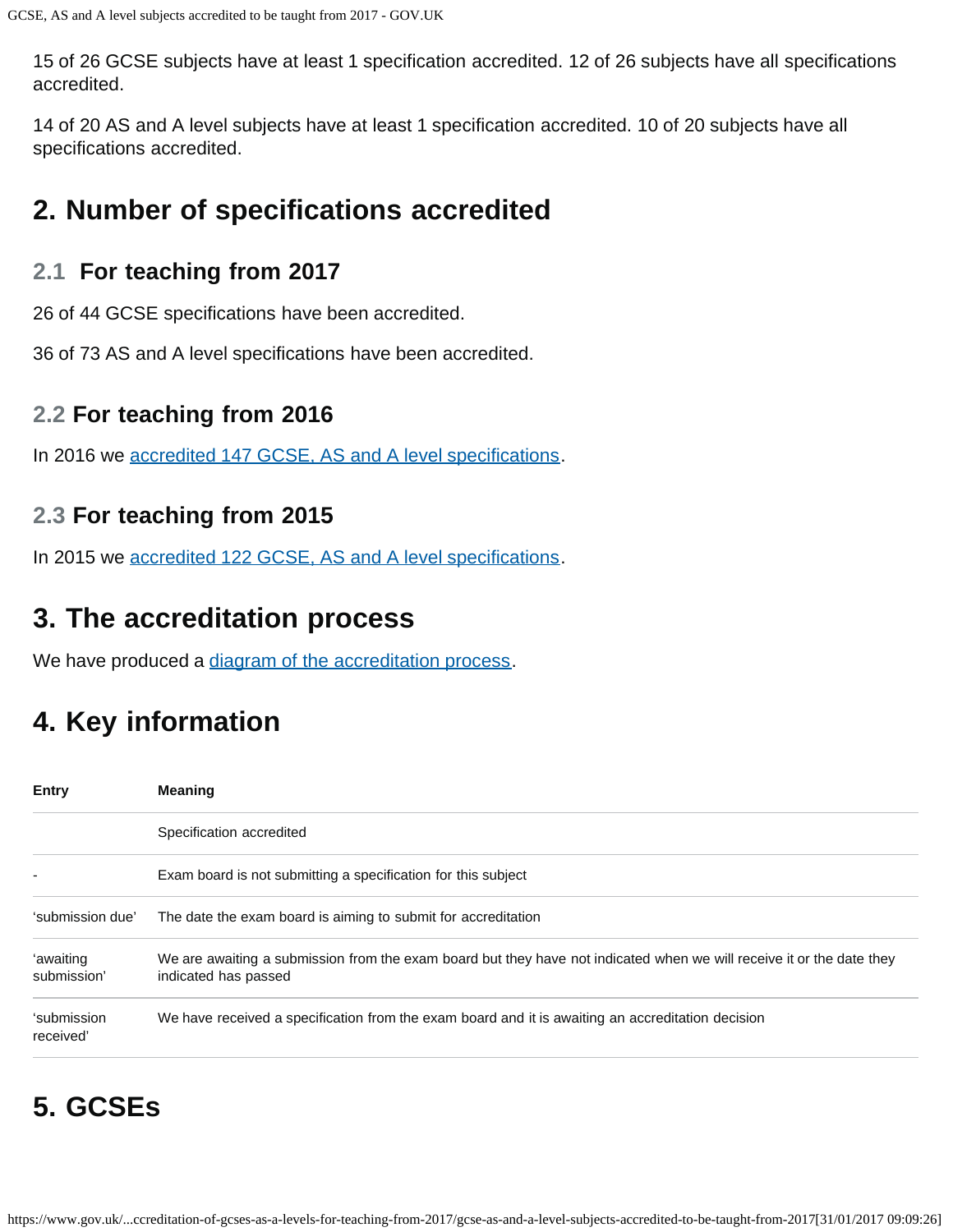| <b>Subject</b>                        | <b>AQA</b>                                  | <b>OCR</b>                            | <b>Pearson (Edexcel)</b>              | <b>WJEC Eduqas</b>                         |
|---------------------------------------|---------------------------------------------|---------------------------------------|---------------------------------------|--------------------------------------------|
| <b>GCSE</b> ancient<br>history        | $\overline{\phantom{a}}$                    |                                       | $\overline{\phantom{m}}$              | $\overline{\phantom{m}}$                   |
| <b>GCSE Arabic</b>                    |                                             | $\overline{\phantom{a}}$              | 2nd submission due 31<br>January 2017 |                                            |
| GCSE astronomy -                      |                                             | $\overline{a}$                        |                                       |                                            |
| <b>GCSE Bengali</b>                   | Awaiting 3rd submission                     |                                       | -                                     | ٠                                          |
| <b>GCSE</b> business                  |                                             |                                       |                                       |                                            |
| <b>GCSE Chinese</b>                   | Awaiting 3rd submission                     | $\overline{\phantom{a}}$              |                                       | ٠                                          |
| <b>GCSE</b> classical<br>civilisation | $\overline{\phantom{a}}$                    |                                       |                                       |                                            |
| GCSE design &<br>technology           |                                             |                                       |                                       | 4th submission due 30<br>January 2017      |
| GCSE economics                        |                                             |                                       | $\overline{\phantom{m}}$              | $\overline{\phantom{m}}$                   |
| GCSE electronics -                    |                                             | $\overline{\phantom{a}}$              | -                                     |                                            |
| GCSE<br>engineering                   |                                             | $\overline{\phantom{a}}$              | $\overline{\phantom{m}}$              | $\overline{\phantom{m}}$                   |
| GCSE film studies -                   |                                             |                                       |                                       |                                            |
| GCSE geology                          | $\overline{\phantom{a}}$                    | $\overline{a}$                        | ۰                                     |                                            |
| <b>GCSE Italian</b>                   |                                             |                                       |                                       |                                            |
| <b>GCSE Japanese</b>                  | $\overline{\phantom{a}}$                    |                                       | 2nd submission due 31<br>January 2017 |                                            |
| <b>GCSE</b> media<br>studies          | 2nd submission received 19<br>December 2016 | Awaiting 3rd submission               | $\overline{\phantom{a}}$              | 3rd submission received 23<br>January 2017 |
| GCSE modern<br>Greek                  | $\overline{\phantom{a}}$                    | $\overline{a}$                        | 2nd submission due 31<br>January 2017 | $\overline{\phantom{a}}$                   |
| GCSE modern<br>Hebrew                 | Awaiting 3rd submission                     |                                       | $\overline{\phantom{a}}$              | ٠                                          |
| GCSE PE (short<br>course)             | $\overline{\phantom{a}}$                    |                                       |                                       |                                            |
| <b>GCSE Polish</b>                    | Awaiting 3rd submission                     | $\overline{a}$                        | ٠                                     | ٠                                          |
| GCSE psychology                       |                                             | 6th submission due 6<br>February 2017 |                                       |                                            |
| <b>GCSE Punjabi</b>                   | 2nd submission received 22                  | ÷,                                    |                                       |                                            |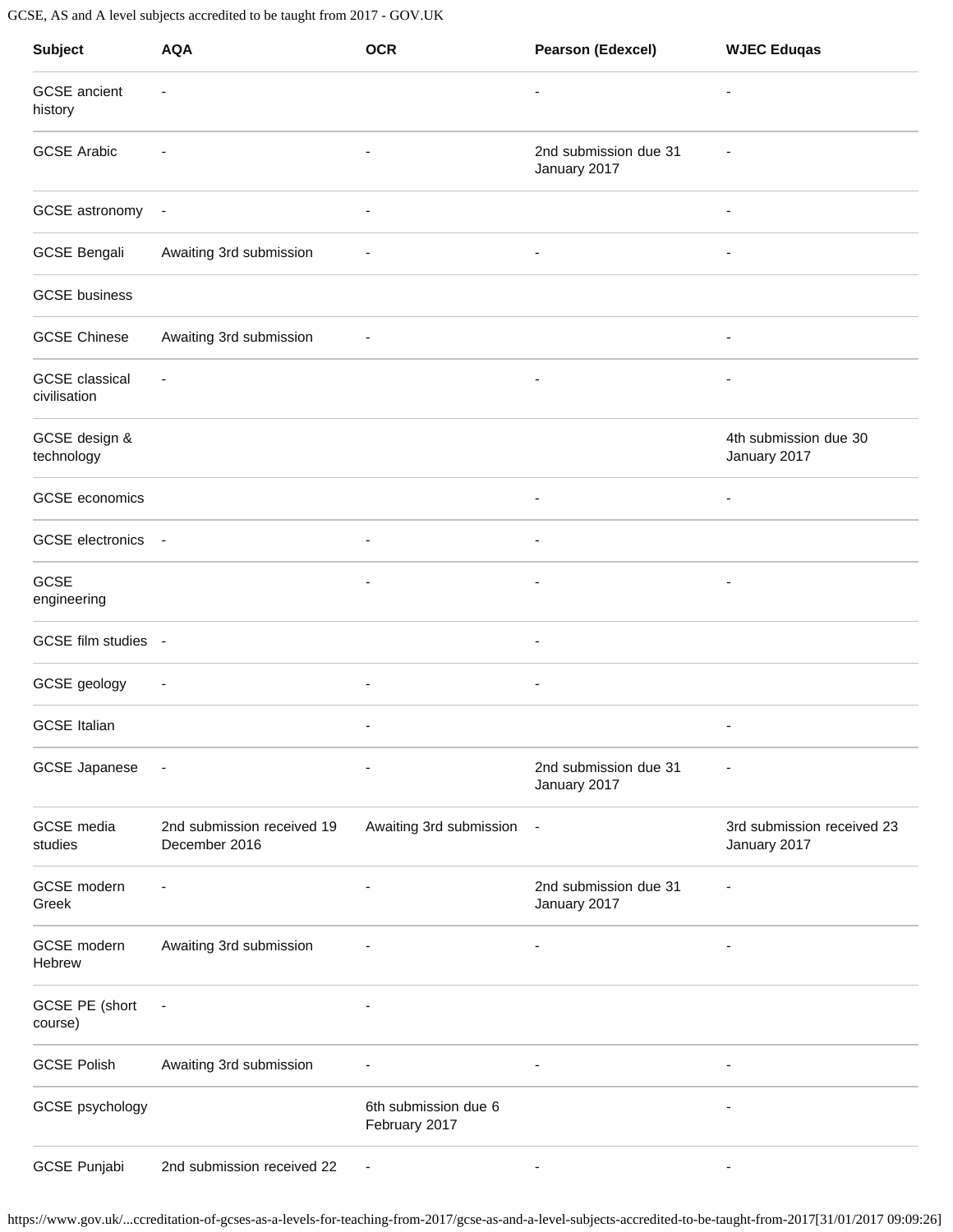|                        | December 2016                              |                          |                                              |                          |
|------------------------|--------------------------------------------|--------------------------|----------------------------------------------|--------------------------|
| <b>GCSE Russian</b>    | $\blacksquare$                             | $\overline{\phantom{a}}$ | 2nd submission due 31<br>January 2017        | $\overline{\phantom{a}}$ |
| GCSE sociology         |                                            | ۰                        |                                              |                          |
| <b>GCSE</b> statistics | 3rd submission received 23<br>January 2017 | $\overline{\phantom{a}}$ | 3rd submission received 25 -<br>January 2017 |                          |
| <b>GCSE Urdu</b>       | Awaiting 3rd submission                    | $\overline{\phantom{a}}$ | 2nd submission due 31<br>January 2017        | ٠                        |

## <span id="page-3-0"></span>**6. AS and A levels**

| <b>Subject</b>                         | <b>AQA</b>                                                                                                                 | <b>OCR</b>                                    | <b>Pearson</b><br>(Edexcel)              | <b>WJEC Eduqas</b>                        |
|----------------------------------------|----------------------------------------------------------------------------------------------------------------------------|-----------------------------------------------|------------------------------------------|-------------------------------------------|
| Accounting: A<br>level                 |                                                                                                                            |                                               | ä,                                       |                                           |
| Accounting:<br>AS level                |                                                                                                                            |                                               | ٠                                        |                                           |
| Ancient<br>history: A<br>level         |                                                                                                                            |                                               |                                          |                                           |
| Ancient<br>history: AS<br>level        |                                                                                                                            |                                               | ä,                                       | $\blacksquare$                            |
| Chinese: A<br>level                    |                                                                                                                            |                                               |                                          |                                           |
| Chinese: AS<br>level                   | <u>.</u>                                                                                                                   |                                               | 3rd submission<br>due 6 February<br>2017 |                                           |
| Classical<br>civilisation: A<br>level  |                                                                                                                            |                                               | $\overline{a}$                           | ٠                                         |
| Classical<br>civilisation:<br>AS level |                                                                                                                            |                                               | $\overline{a}$                           |                                           |
| Design &<br>technology: A<br>level     | Fashion & Textiles: 3rd submission received 16 January<br>2017, Product Design: 3rd submission received 16<br>January 2017 | 3rd submission<br>received 19 January<br>2017 |                                          | 4th submission<br>due 9 February<br>2017  |
| Design &<br>technology:<br>AS level    | Fashion & Textiles: 3rd submission received 16 January<br>2017, Product Design: 3rd submission received 16<br>January 2017 |                                               |                                          | 4th submission<br>due 16 February<br>2017 |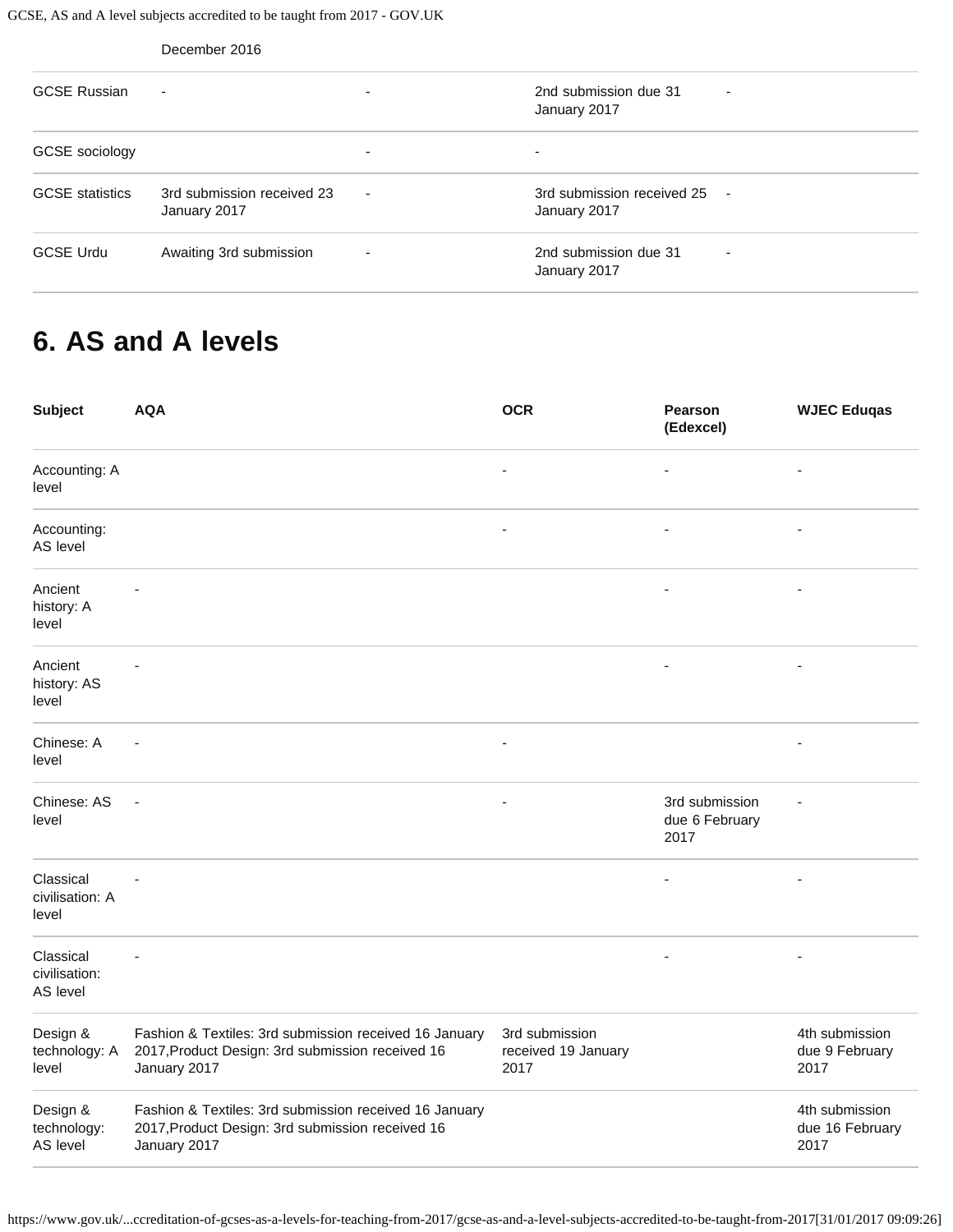| Electronics: A -<br>level             |                                                   | $\overline{\phantom{a}}$                              | $\overline{a}$                                |                            |
|---------------------------------------|---------------------------------------------------|-------------------------------------------------------|-----------------------------------------------|----------------------------|
| Electronics:<br>AS level              |                                                   |                                                       |                                               |                            |
| Environmental<br>science: A<br>level  |                                                   |                                                       |                                               |                            |
| Environmental<br>science: AS<br>level |                                                   |                                                       |                                               | ٠                          |
| Film studies:<br>A level              |                                                   | 4th submission<br>received 30 January<br>2017         |                                               | Awaiting 5th<br>submission |
| Film studies:<br>AS level             | $\blacksquare$                                    |                                                       |                                               |                            |
| Further<br>maths: A level             | 2nd submission due 16 February 2017               | Spec A: 2nd<br>submission due 6<br>February 2017      | 2nd submission<br>received 26<br>January 2017 |                            |
|                                       |                                                   | Spec MEI B: 2nd<br>submission due 10<br>February 2017 |                                               |                            |
| Further<br>maths: AS<br>level         | 2nd submission due 16 February 2017               | Spec A: 2nd<br>submission due 6<br>February 2017      | 2nd submission<br>received 27<br>January 2017 |                            |
|                                       |                                                   | Spec MEI B: 2nd<br>submission due 10<br>February 2017 |                                               |                            |
| Geology: A<br>level                   |                                                   |                                                       |                                               |                            |
| Geology: AS<br>level                  | $\overline{\phantom{a}}$                          |                                                       |                                               |                            |
| History of art: -<br>A level          |                                                   | $\overline{a}$                                        | 1st submission<br>due 8 March 2017            |                            |
| Italian: A level -                    |                                                   | $\overline{\phantom{a}}$                              |                                               | ٠                          |
| Italian: AS<br>level                  |                                                   |                                                       |                                               |                            |
| Law: A level                          |                                                   |                                                       | $\overline{a}$                                |                            |
| Law: AS level                         |                                                   |                                                       | $\overline{a}$                                |                            |
|                                       | Maths: A level 3rd submission due 2 February 2017 | Spec A:                                               | 3rd submission<br>received 18                 |                            |
|                                       |                                                   | Spec MEI B:                                           | January 2017                                  |                            |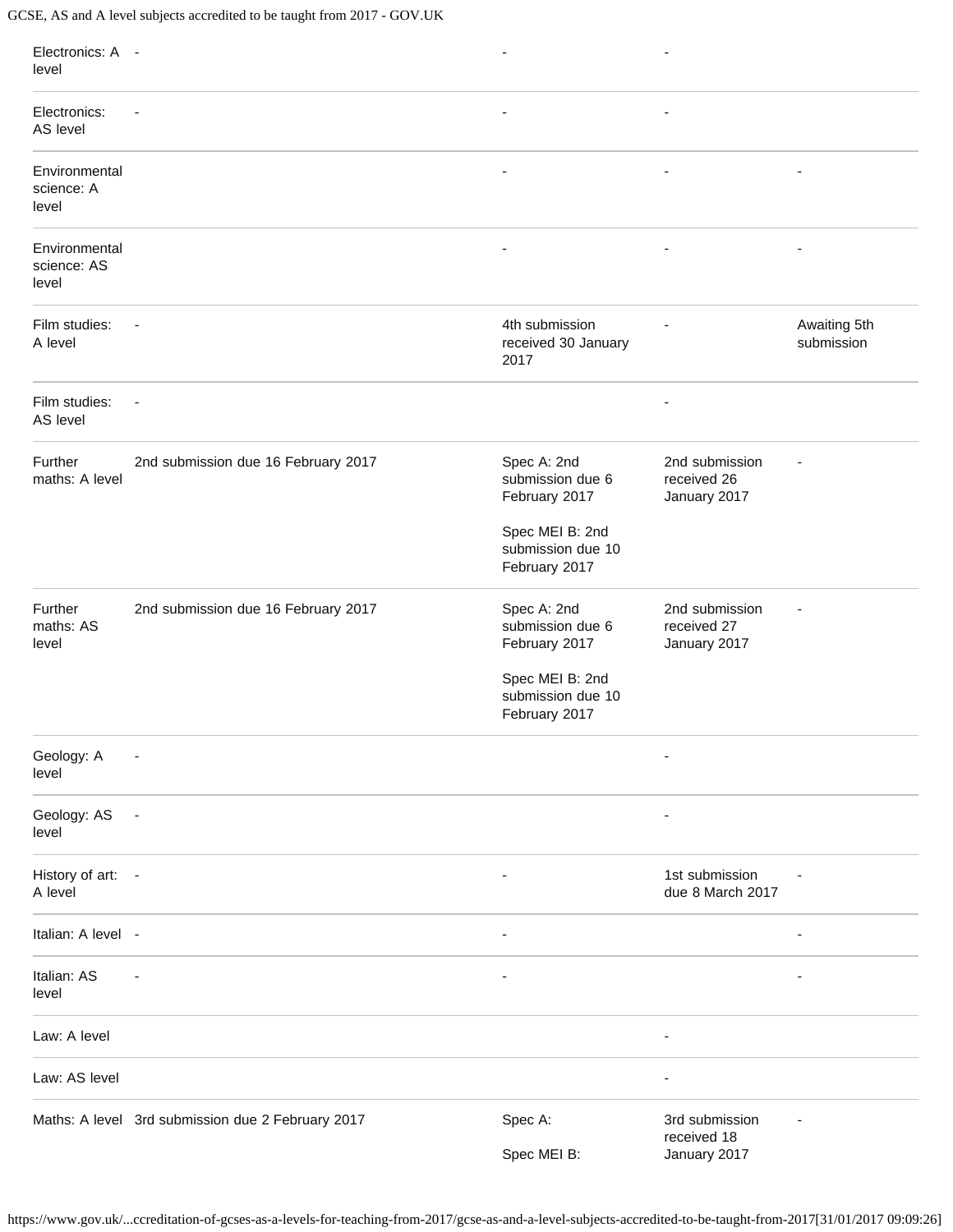| Maths: AS<br>level               | 3rd submission due 2 February 2017       | Spec A:<br>Spec MEI B:     | 3rd submission<br>received 18<br>January 2017 |                            |
|----------------------------------|------------------------------------------|----------------------------|-----------------------------------------------|----------------------------|
| Media<br>studies: A<br>level     | 2nd submission received 19 December 2016 | Awaiting 3rd<br>submission |                                               | Awaiting 3rd<br>submission |
| Media<br>studies: AS<br>level    | 2nd submission received 19 December 2016 | Awaiting 3rd<br>submission |                                               | Awaiting 3rd<br>submission |
| Music<br>technology: A<br>level  |                                          |                            |                                               |                            |
| Music<br>technology:<br>AS level |                                          |                            |                                               |                            |
| Philosophy: A<br>level           |                                          |                            |                                               |                            |
| Philosophy:<br>AS level          |                                          |                            |                                               | ÷                          |
| Politics: A<br>level             | Awaiting 3rd submission                  |                            | 3rd submission<br>received 26<br>January 2017 |                            |
| Politics: AS<br>level            | Awaiting 3rd submission                  | $\overline{a}$             | 3rd submission<br>received 26<br>January 2017 |                            |
| Russian: A<br>level              |                                          |                            | Awaiting 3rd<br>submission                    |                            |
| Russian: AS<br>level             |                                          |                            | 2nd submission<br>received 16<br>January 2017 |                            |
| Statistics: A<br>level           |                                          | ÷,                         | 1st submission<br>due 11 April 2017           |                            |
| <b>Statistics: AS</b><br>level   | $\blacksquare$                           | ٠                          | 1st submission<br>due 11 April 2017           |                            |

Is there anything wrong with this page?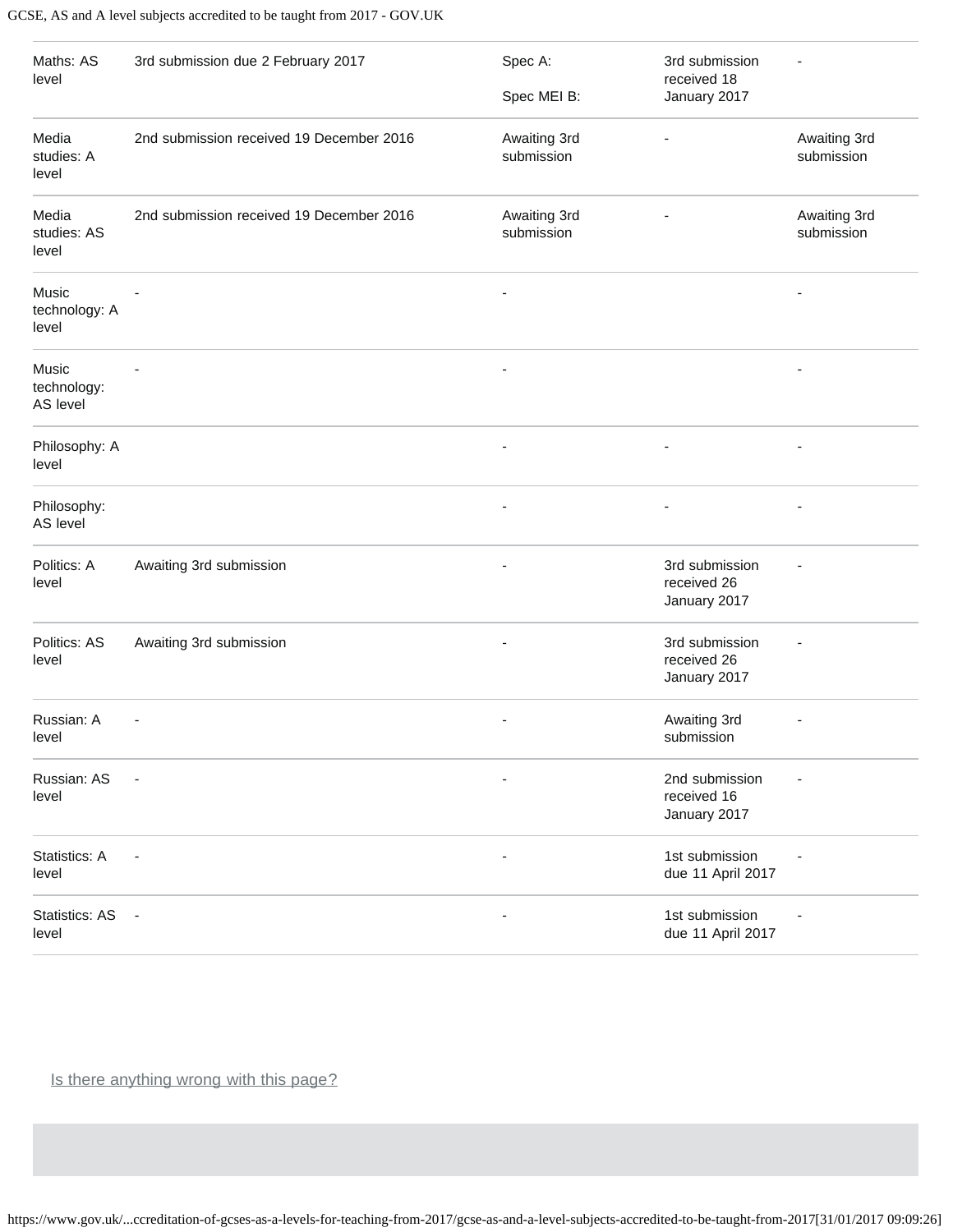### **Services and information**

**[Benefits](https://www.gov.uk/browse/benefits)** 

[Births, deaths, marriages and care](https://www.gov.uk/browse/births-deaths-marriages)

[Business and self-employed](https://www.gov.uk/browse/business)

[Childcare and parenting](https://www.gov.uk/browse/childcare-parenting)

[Citizenship and living in the UK](https://www.gov.uk/browse/citizenship)

[Crime, justice and the law](https://www.gov.uk/browse/justice)

[Disabled people](https://www.gov.uk/browse/disabilities)

[Driving and transport](https://www.gov.uk/browse/driving)

[Education and learning](https://www.gov.uk/browse/education)

[Employing people](https://www.gov.uk/browse/employing-people)

[Environment and countryside](https://www.gov.uk/browse/environment-countryside)

[Housing and local services](https://www.gov.uk/browse/housing-local-services)

[Money and tax](https://www.gov.uk/browse/tax)

[Passports, travel and living abroad](https://www.gov.uk/browse/abroad)

[Visas and immigration](https://www.gov.uk/browse/visas-immigration)

[Working, jobs and pensions](https://www.gov.uk/browse/working)

### **Departments and policy**

[How government works](https://www.gov.uk/government/how-government-works)

**[Departments](https://www.gov.uk/government/organisations)** 

**[Worldwide](https://www.gov.uk/government/world)** 

**[Policies](https://www.gov.uk/government/policies)** 

**[Publications](https://www.gov.uk/government/publications)** 

**[Announcements](https://www.gov.uk/government/announcements)** 

[Help](https://www.gov.uk/help) [Cookies](https://www.gov.uk/help/cookies) [Contact](https://www.gov.uk/contact) [Terms and conditions](https://www.gov.uk/help/terms-conditions) [Rhestr o Wasanaethau Cymraeg](https://www.gov.uk/cymraeg) Built by the [Government Digital Service](https://www.gov.uk/government/organisations/government-digital-service)

## **OGL**

All content is available under the [Open Government Licence v3.0,](https://www.nationalarchives.gov.uk/doc/open-government-licence/version/3/) except where otherwise stated